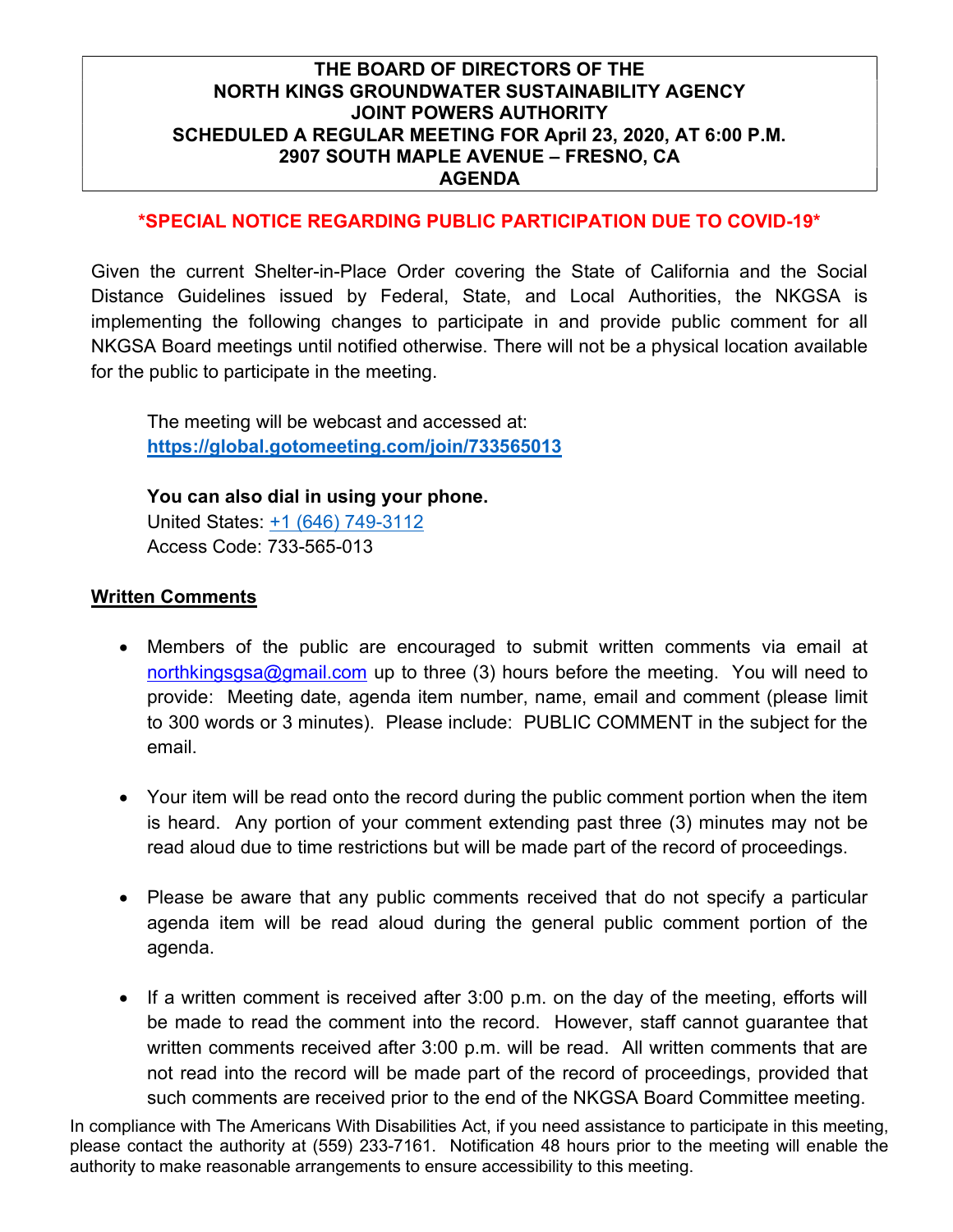### Verbal Comments

- If you wish to speak to the NKGSA Board on the item by telephone, you must contact the NKGSA Executive Officer at (559) 233-7161 x. 7109 no later than 3:00 p.m. on the day of the meeting.
	- $\circ$  You will be asked to provide a phone number to call you during the meeting. You will also be asked for your name so that you can be called when it is your turn to speak.
	- $\circ$  You will be called during the comment section for the agenda item on which you will speak.
	- $\circ$  You may be put on hold until your name is called by the Executive Officer.
	- $\circ$  Your comment period will be limited to three (3) minutes.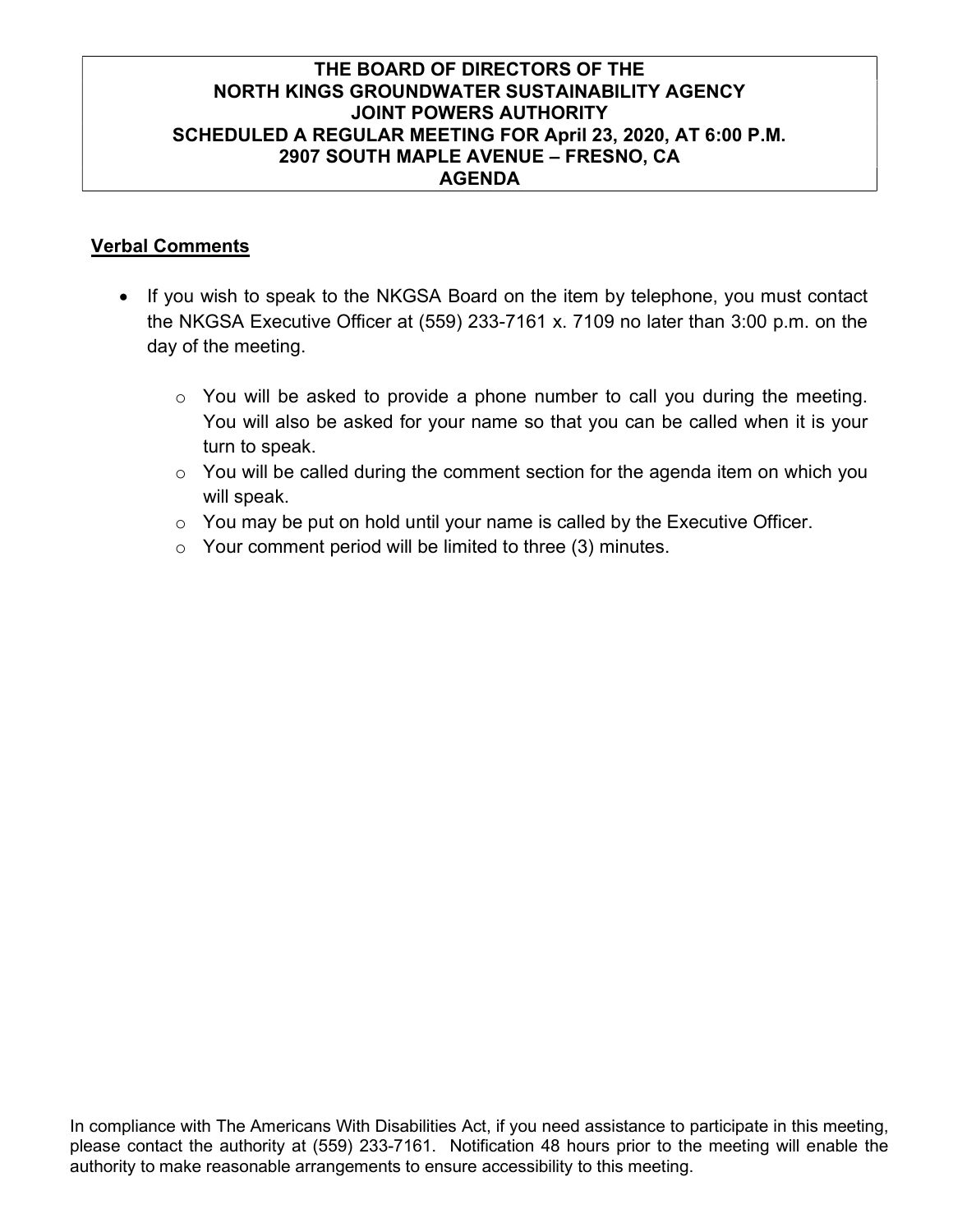# TELECONFERENCE MEETING

# 1. PLEDGE OF ALLEGIANCE

# 2. REVIEW AGENDA

Additional Agenda Items – Requires Majority Approval of Board - §54954.2(b)

# 3. REVIEW OF FUTURE MEETINGS

## 4. PUBLIC PRESENTATIONS (for items not on agenda) – 3 Minutes Maximum Per Person, 10 Minutes Maximum Per Subject

# 5. POTENTIAL CONFLICTS OF INTEREST

Any Board Member who has a potential conflict of interest may now identify the item and recuse themselves from discussing and voting on the matter. [FPPC §18705]

# 6. ADMINISTRATIVE MATTERS

- a. Discussion/Possible Action on Board Meeting Minutes February 27, 2020
- b. Kings Subbasin Coordination Update (Samuelian/Chauhan)
	- c. Advisory Committee Update (Redelfs)
		- i. Advisory Committee Meeting Schedule
		- ii. NKGSA Workgroup Policy (NKGSA 2020-002)
	- d. Discussion/Possible Action on Adoption of the Policy on Formation of Workgroups NKGSA-2020-002

# 7. FINANCIAL MATTERS (Hailey)

- a. Expense Report for February 2020 and March 2020 Action Item
- b. Financial Statements as of January 31, 2020 Final Action Item
- c. Financial Statements as of February 29, 2020 Action Item
- d. Financial Statements as of March 31, 2020 Action Item

# 8. EXECUTIVE OFFICER REPORT (Chauhan)

- a. External Affairs
- b. Staff Resources Agreement
- c. County Planning Document Review Process
- d. Monitoring Network Agreements
- e. Miscellaneous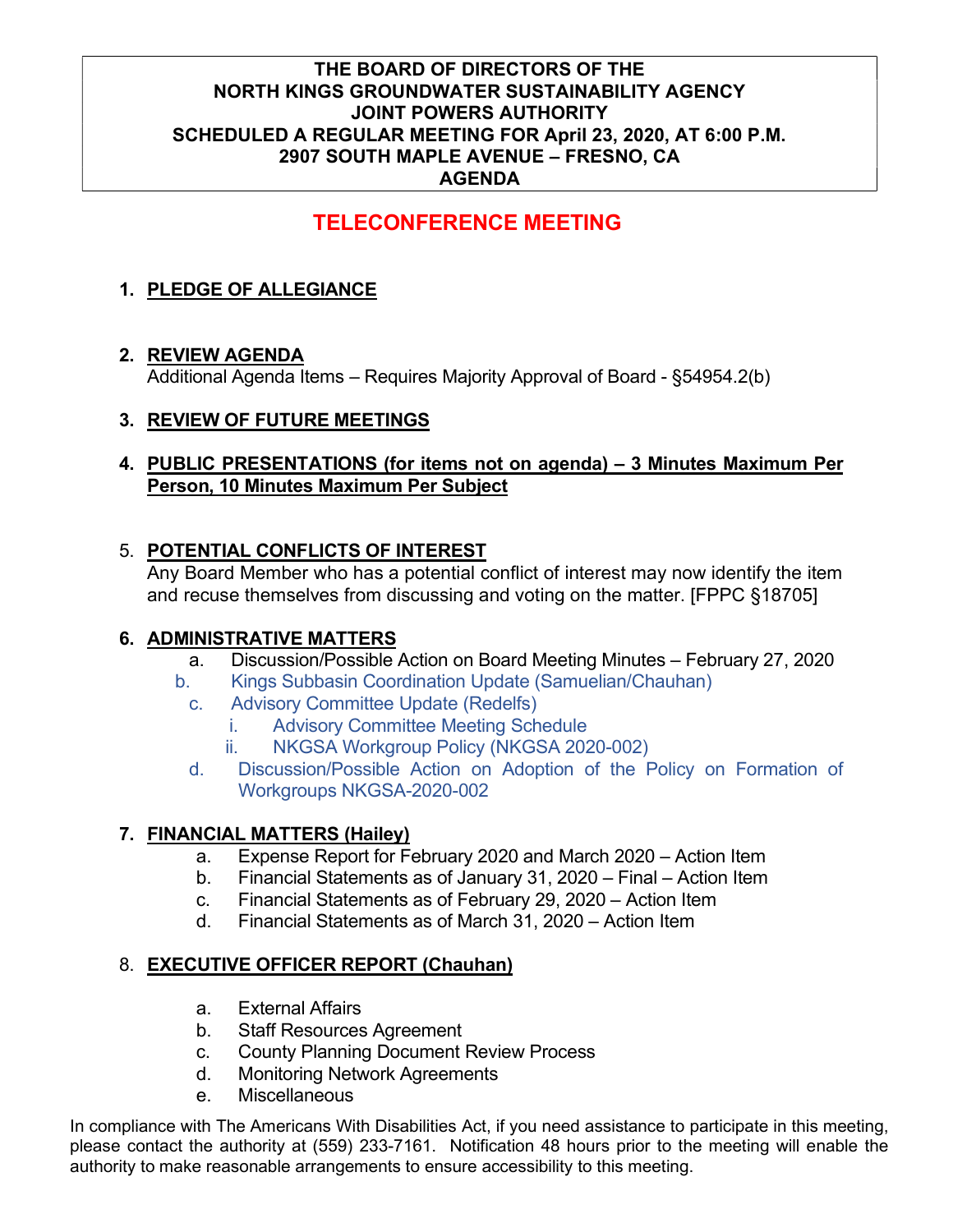# TELECONFERENCE MEETING

# 9. DIRECTORS REPORT

#### 10. ADJOURNMENT

Note: This agenda is posted pursuant to the provisions of the Government Code commencing at Section 54950. The date of this posting is April 18, 2020. Posting locations are: 1) Fresno Irrigation District Office; 2) NKGSA Website; and 3) Notice Box located in front of 2907 S Maple Avenue – Fresno, CA (24 hour access available on District website and in the mailbox in front of building).

"In accordance with California Government Code Section 54957.5, any writing or document that is a public record, relates to an open session agenda item and is distributed less than 72 hours prior to a regular meeting, will be made available for public inspection in the District offices during normal business hours. If, however, the document is not distributed until the regular meeting to which it relates, then the document or writing will be made available to the public at the location of the meeting."